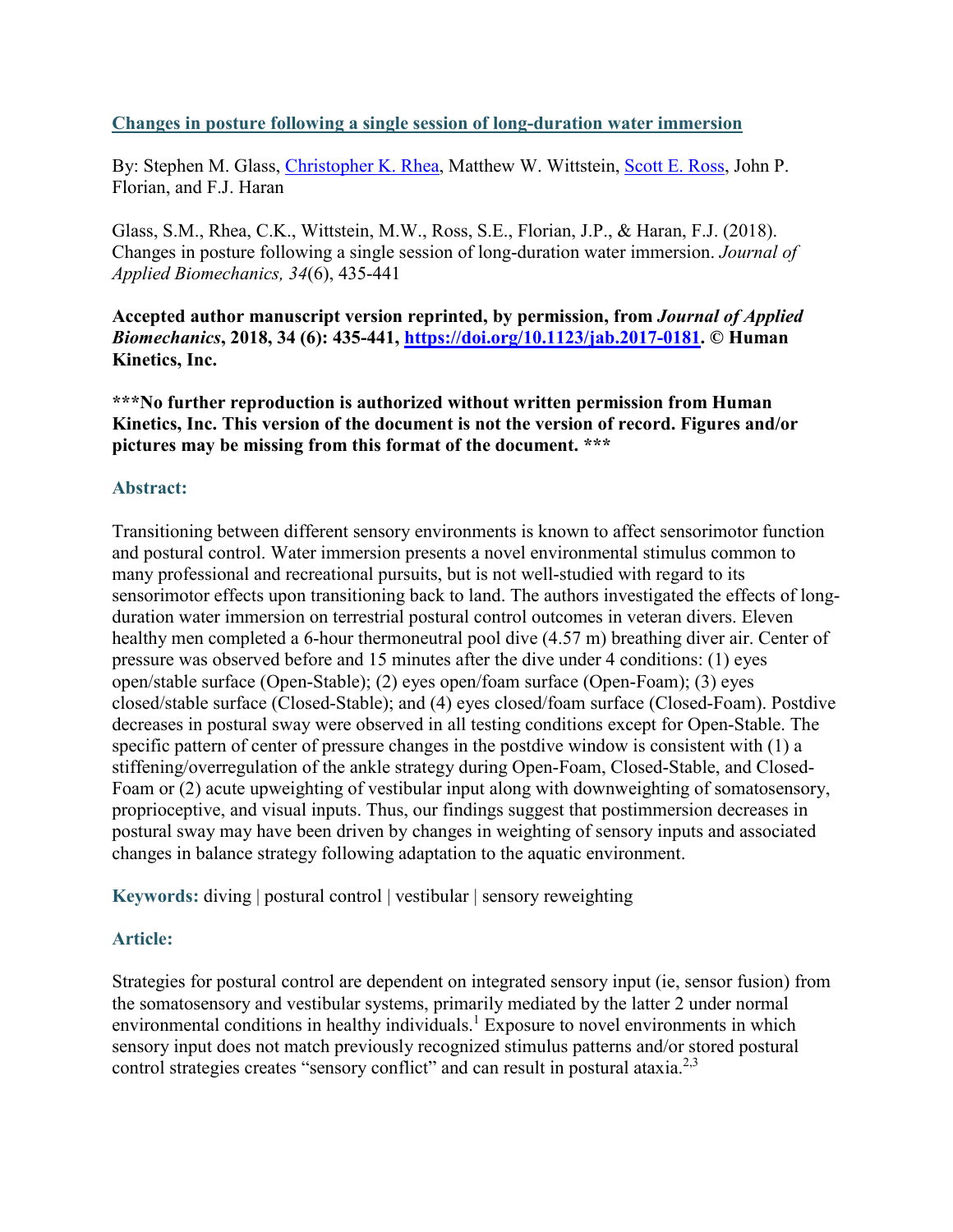A well-researched example of sensory conflict occurs when an individual returns to a terrestrial environment after prolonged exposure to a microgravity environment (eg, space flight where Earth's gravitational vector is reduced or absent). Microgravity conditions are thought to be associated with a decreased reliance on vestibular input and an increased reliance on visual and proprioceptive input.4 This "reweighting" of sensory input is "adaptive" for space flight, but has been shown to be maladaptive for the terrestrial environment encountered afterward and results in postural ataxia up to 9 days following space flight.<sup>4</sup> Given the similarities between aquatic and microgravity environments, it is reasonable to suspect that water immersion may also result in sensory conflict and subsequent postural ataxia.

Water immersion is similar to microgravity in that both involve withdrawal of support, reduced weight, pressure changes, fluid shifts, and changes in muscle tone.<sup>5,6</sup> However, it differs from microgravity in that it provides a form of continuous multimodal stimulation. This stimulation engages tactile, pressure, and thermal-sensitive receptors uniformly throughout the body depending on changes in physical characteristics such as buoyancy, hydrostatic pressure, and temperature.<sup>7,8</sup> Continuous whole-body stimulation and concurrent decreases in weight and muscle tone are thought to diffuse the amount and quality of somatosensory and proprioceptive afferent input.<sup>9</sup> Degradation of proprioceptive input can ultimately result in increases in both reaction time and isometric force production,<sup>10</sup> either of which can adversely affect posture and balance.11,12

Differences between microgravity and aquatic environments also affect visual and vestibular sources of input. Unlike microgravity, human vision is adversely impacted during water immersion, as air is replaced by water at the corneal surface producing a gross hypermetropia (ie, images become severely blurred and unfocused) and the eye loses about two-thirds of its refractive power.<sup>13,14</sup> Diving masks restore the air-to-cornea interface allowing for high underwater acuity; however, they produce a refraction at their outer surface, which results in a narrowing of the visual field, magnification of objects, and distortion of verticals and horizontals.<sup>14</sup>

While gravitational forces acting on the vestibular system are comparable in aquatic and microgravity environments,<sup>15</sup> water immersion does result in a blunting of linear/angular head velocities and accelerations. This is due to the increased density of the surrounding medium, which decreases stimulation of the semicircular canals and otolith organs.<sup>16</sup> Unfortunately, there is limited research determining if the changes in sensory function that occur during water immersion are maintained after the transition to a terrestrial environment. More importantly, the extent to which any observed changes are maladaptive for the terrestrial environment is unknown.

Postural control is a commonly observed outcome in the assessment of sensorimotor function and spatial orientation.<sup>17</sup> In healthy adults and under normal conditions, characteristic postural sway occurs both in the anteroposterior and mediolateral directions.<sup>18</sup> Assessments of postural control are sensitive to neurophysiological deficits, such as those stemming from aging or disease,<sup>19</sup> as well as changes in the profile of sensory information provided by the environment.<sup>3</sup> Few studies have investigated the influence of water immersion on postural control in general. Furthermore, the focus among them is limited to postural sway while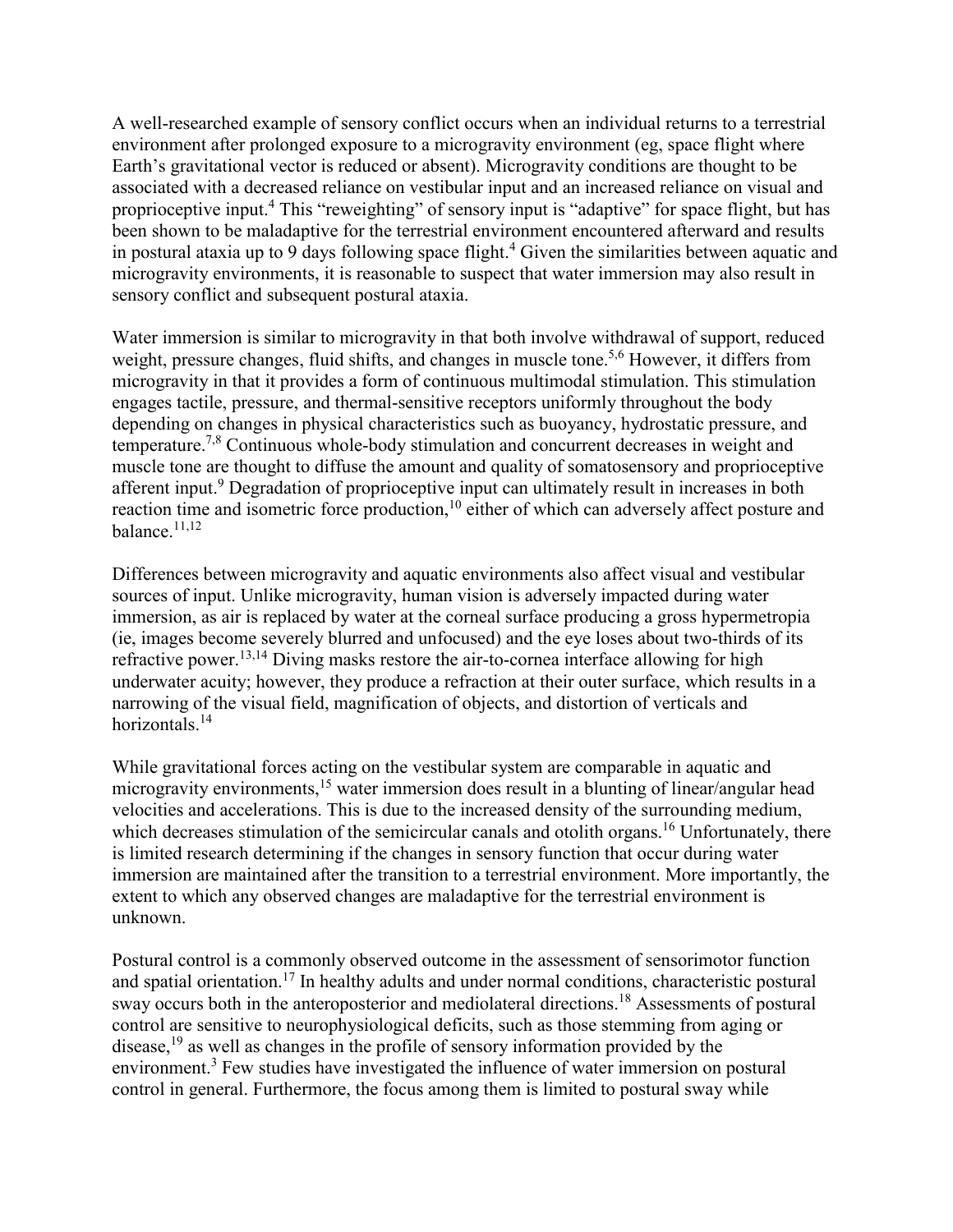immersed,<sup>20</sup> comparisons between aquatic and land-based assessments,<sup>21-23</sup> or postural control following water-based exercise interventions.<sup>24,25</sup> In contrast, the purpose of this study was to examine the effects of long-duration exposure to underwater immersion on static, terrestrial postural control in a sample of veteran divers. Two hypotheses were formulated: (1) that a single long-duration exposure would be associated with increases in postural sway (postural ataxia) upon surfacing from the dive and (2) the increases in postural sway would be most apparent under conditions of sensory conflict.

# **Methods**

# Subjects

Eleven male divers (30.9 [6.1] y, 86.2 [11.8] kg, 182.6 [5.3] cm) participated in this study. All participants were Navy divers on full-time active duty orders with no recent injuries or history of medical conditions affecting balance control. Prior to data collection, subjects provided written informed consent to participate in this protocol, approved by the Navy Experimental Diving Unit (NEDU) institutional review board in Panama City, FL.

**Procedures.** The present study was conducted as part of a larger research project examining the neurophysiological response to repeated diving under a variety of conditions.<sup>7,26</sup> Participants completed a 6-hour dive once daily for 5 days with outcome measures collected before and after each dive. The analyses presented in this manuscript were limited to data collected during the first day (ie, immediately before and after the first dive exposure) so as to avoid effects related to training, learning, or chronic adaptation. All data were collected at the NEDU test facility. Center of pressure (COP) data were recorded during a series of static balance trials one day before (pretest) and no more than 15 minutes after a 6-hour dive (posttest). All subjects completed a familiarization session prior to data acquisition. Balance testing was performed in a dry, laboratory environment under ambient conditions. Prior to postdive testing, subjects were allowed to dry themselves and change into dry clothing with the exception of shoes and socks, which were not permitted during the trials.

Dives were performed with subjects wearing a T-shirt and shorts in a temperature-controlled test pool (4.57 m deep) at the NEDU facility. Water temperature ranged from  $32^{\circ}$ C to  $33^{\circ}$ C so as to maximize comfort during immersion with intermittent exercise. Participants remained at the bottom of the test pool (4.57 m deep) with the lung centroid at a pressure equivalent to 1.35 atmospheres absolute for the duration of the dive. Weight belts were used to maintain slightly negative buoyancy. Participants alternated between six 30-minute periods of rest in a prone position and six 30-minute periods of exercise. For the rest periods, the participants were instructed to sit completely still and remain quiet. For the exercise periods, a custom underwater ergometer was initially set to a load of 50 W (equivalent to about 115 W in air) and was adjusted to maintain a target heart rate of 95 (5) beats per minute. A surface-supplied MK20 underwater breathing apparatus (UBA; Interspiro, Inc, Point Pleasant, WI) supplied diver air (78% nitrogen, 21% oxygen) with positive pressure ventilation to minimize hydrostatic breathing resistance. After 3 hours, subjects surfaced briefly (∼10 min) for a standardized lunch break in chest-deep water.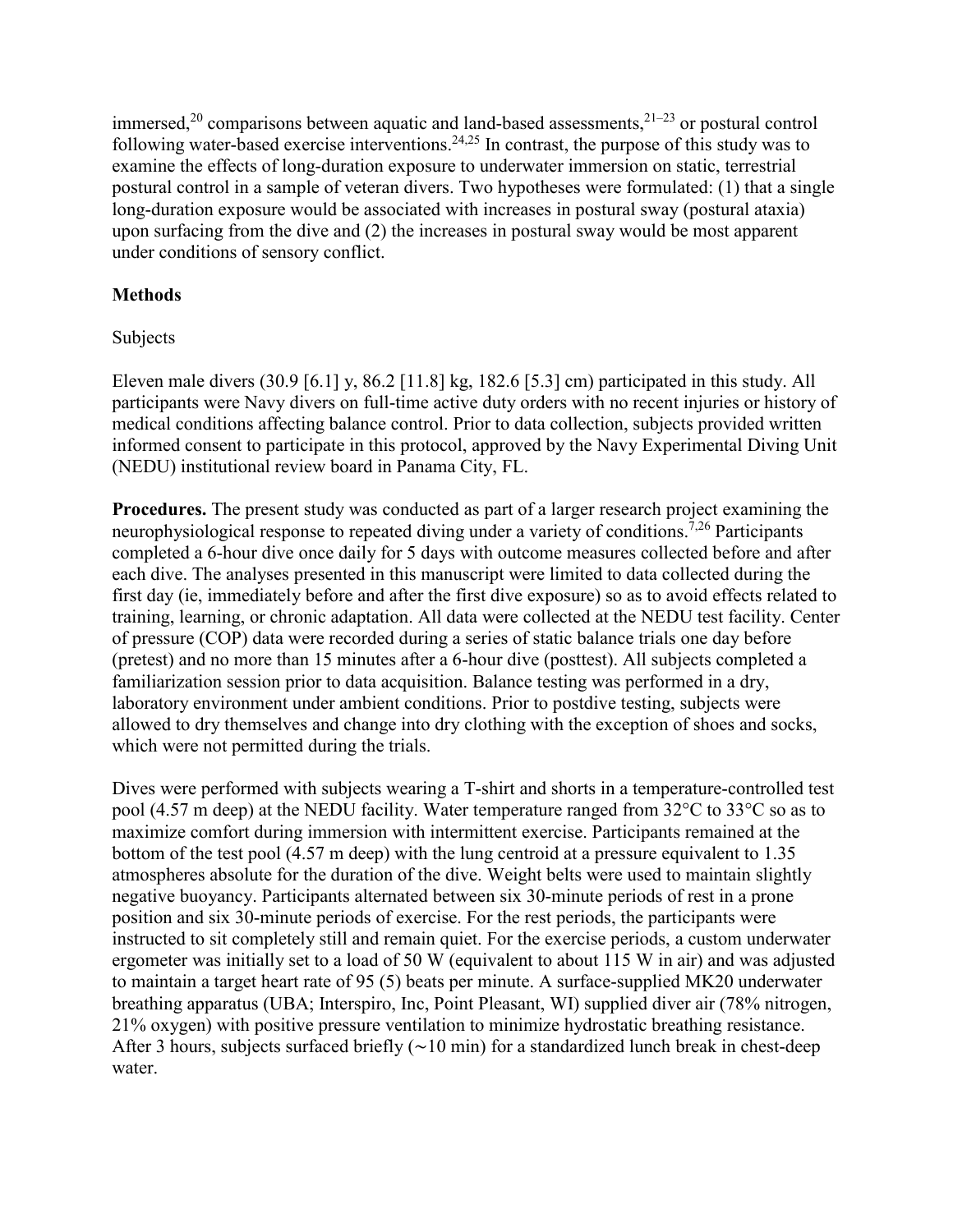**Data Collection and Processing.** For balance testing, subjects were instructed to remain as motionless as possible during three 70-second trials of double-leg quiet stance in 4 conditions eyes open/stable surface (Open-Stable), eyes open/foam surface (Open-Foam), eyes closed/stable surface (Closed-Stable), and eyes closed/foam surface (Closed-Foam). Similar conditions are used in other posturography tests, such as clinical test of sensory interaction and balance.<sup>27</sup>

Ground reaction force data were collected at a frequency of 30 Hz using a Wii Balance Board (Nintendo Co, Kyoto, Japan) with custom data acquisition software written in MATLAB R2013a (MathWorks Inc, Natick, MA). All data reduction was performed in LabVIEW 2014 (National Instruments, Austin, TX). The COP time series were calculated for the anteroposterior (AP) and mediolateral (ML) directions from the raw force data during the middle 30 seconds of each trial. Additional processing of COP data was performed to compute the desired metrics of postural control. First, COP ranges for the AP and ML time series were calculated as the difference between the maximum and minimum displacement values in each respective direction. Second, mean COP velocity for the AP and ML time series were calculated. Third, path length (Path Length) was calculated by summing the change in distance of the AP and ML vectors at each successive time point.

**Statistics.** Multiple 2 × 4 (time [pretest or posttest] × condition [Open-Stable, Open-Foam, Closed-Stable, and Closed-Foam]) repeated-measures analyses of variance (ANOVA) were used to examine the effects of long-duration underwater exposure on each dependent variable (Path Length, AP Range, ML Range, AP velocity, and ML velocity). Significant main effects for time and significant interactions time $\times$  condition were followed by univariate tests. Planned dependent *t* tests were then performed for all outcomes. Effect sizes were reported as partial etasquared:

$$
\eta^2 = \frac{SS_{effect}}{SS_{effect} + SS_{error}}\tag{1}
$$

and interpreted using previously published guidelines for eta-squared indices: .04 = small effect, .25 = medium effect, and .64 = large effect.<sup>28</sup> Planned pairwise comparisons were performed for Time pairings for all dependent variables. Effect sizes were estimated using Cohen's *d* corrected for within-subjects designs using the average SD of both of the repeated measures as a standardizer:

$$
d_{\rm av} = \frac{M_{\rm diff}}{\sqrt{\frac{\rm SD_1 + SD_2}{2}}}
$$
(2)

for each condition and interpreted using previously published guidelines for group differences: for  $d_{av}$ ,  $0.2$  = small effect,  $0.5$  =medium effect, and  $0.8$  = large effect. Finally, in order to provide context regarding whether any observed changes may be clinically meaningful, we also present clinical significance as a change from the predive mean  $>1$  SD.<sup>29,30</sup>

Alpha was set *a priori* at .05 for all statistical tests. Adjustments for multiple comparisons were not made in order to avoid an overly conservative outlook for detecting differences.<sup>31</sup> All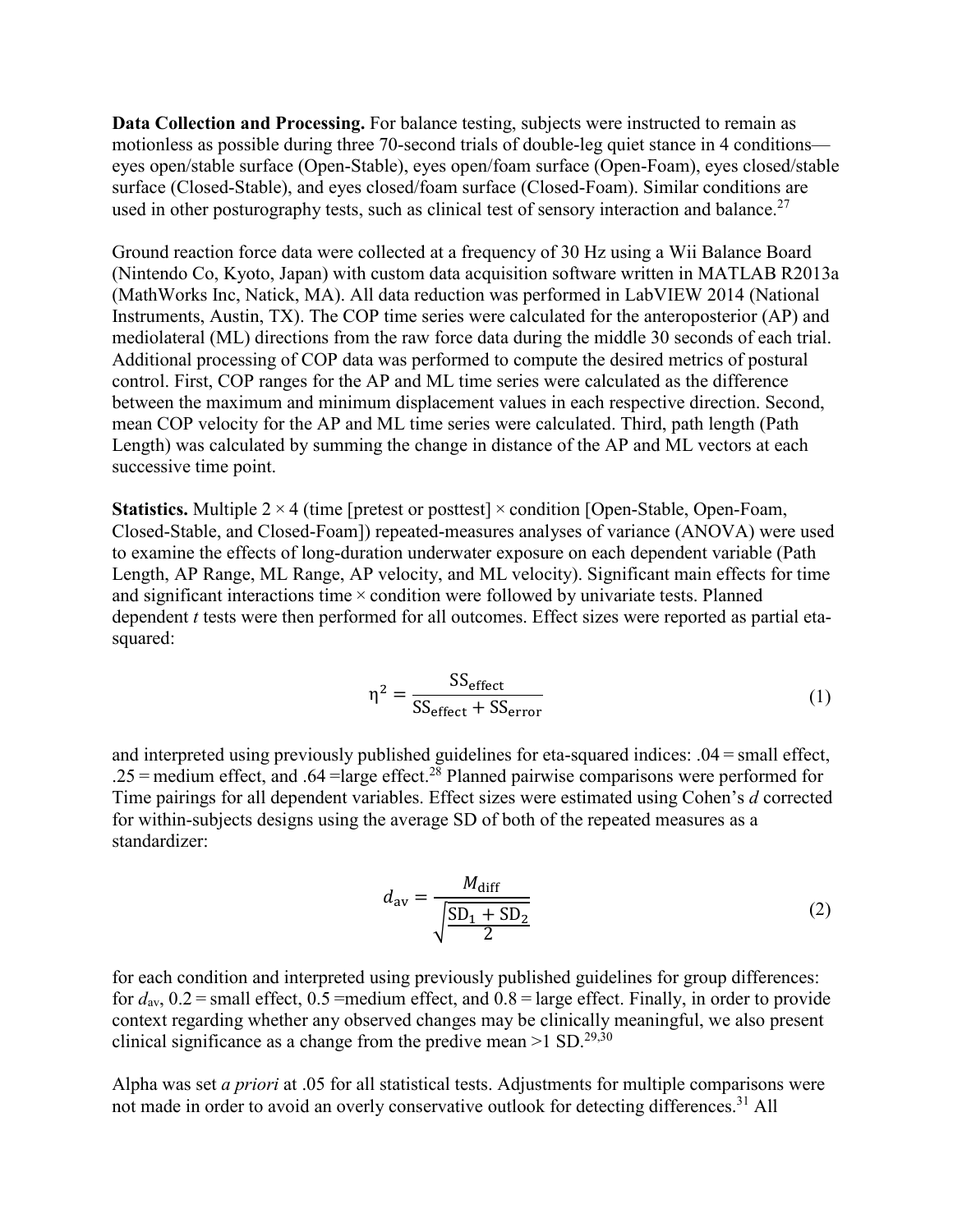statistical analyses were conducted using IBM SPSS Statistics (version 23.0; IBM Corp, Armonk, NY).

#### **Results**

With the exception of AP Range in the Open-Stable condition, all postdive outcomes were lower than their predive counterparts (Table 1).

|                       | Metric, cm  | $\mathbf n$ | Pre    |           | Post  |       |                         | <b>Delta</b> |           |      |            |                      |               |
|-----------------------|-------------|-------------|--------|-----------|-------|-------|-------------------------|--------------|-----------|------|------------|----------------------|---------------|
| Condition             |             |             | Mean   | <b>SD</b> | Mean  | SD    | $\frac{0}{0}$<br>change | Mean         | <b>SD</b> | SE   | tstatistic | ES                   | $\mathbf{CS}$ |
| Open-Stable           | AP Range    | 11          | 1.88   | 0.51      | 1.98  | 0.39  | 5                       | 0.10         | 0.45      | 0.13 | 0.74       | 0.22                 | <b>NS</b>     |
|                       | AP Vel      | 11          | 0.85   | 0.14      | 0.79  | 0.09  | $-7$                    | $-0.06$      | 0.11      | 0.03 | $-1.86$    | $-0.52^{\rm a}$      | <b>NS</b>     |
|                       | ML Range    | 11          | 1.14   | 0.31      | 1.03  | 0.24  | -9                      | $-0.11$      | 0.43      | 0.13 | $-0.82$    | $-0.39$              | NS            |
|                       | ML Vel      | 11          | 0.71   | 0.07      | 0.67  | 0.09  | $-6$                    | $-0.04$      | 0.07      | 0.02 | $-1.79$    | $-0.50$ <sup>a</sup> | NS.           |
|                       | Path Length | 11          | 36.07  | 4.41      | 33.68 | 3.41  | $-7$                    | $-2.39$      | 3.98      | 1.20 | $-1.99$    | $-0.61^{\rm a}$      | NS            |
| Closed-StableAP Range |             | 11          | 2.80   | 0.54      | 2.30  | 0.61  | $-18$                   | $-0.50$      | 0.67      | 0.20 | $-2.45*$   | $-0.86b$             | NS.           |
|                       | AP Vel      | 11          | 1.32   | 0.35      | 1.08  | 0.23  | $-18$                   | $-0.24$      | 0.22      | 0.07 | $-3.57*$   | $-083b$              | NS            |
|                       | ML Range    | 11          | 1.37   | 0.33      | 1.09  | 0.28  | $-20$                   | $-0.28$      | 0.39      | 0.12 | $-2.39*$   | $-0.92b$             | <b>NS</b>     |
|                       | ML Vel      | 11          | 0.82   | 0.14      | 0.72  | 0.13  | $-12$                   | $-0.10$      | 0.11      | 0.03 | $-3.10*$   | $-0.74$ <sup>a</sup> | NS            |
|                       | Path Length | 11          | 49.94  | 11.49     | 41.70 | 7.25  | $-16$                   | $-8.24$      | 7.94      | 2.40 | $-3.44*$   | $-0.88b$             | <b>NS</b>     |
| Open-Foam             | AP Range    | 11          | 3.27   | 1.01      | 3.15  | 0.70  | $-4$                    | $-0.12$      | 0.66      | 0.20 | $-0.60$    | $-0.14$              | NS.           |
|                       | AP Vel      | 11          | 1.44   | 0.38      | 1.33  | 0.28  | $-8$                    | $-0.11$      | 0.32      | 0.10 | $-1.12$    | $-0.33$              | NS            |
|                       | ML Range    | 11          | 2.63   | 0.97      | 1.99  | 0.41  | $-25$                   | $-0.65$      | 0.63      | 0.19 | $-3.40*$   | $-0.93b$             | NS            |
|                       | ML Vel      | 11          | 1.09   | 0.22      | 0.91  | 0.08  | $-17$                   | $-0.18$      | 0.21      | 0.06 | $-2.82*$   | $-1.20b$             | <b>NS</b>     |
|                       | Path Length | 11          | 58.78  | 13.93     | 52.34 | 7.28  | $-11$                   | $-6.44$      | 11.88     | 3.58 | $-1.80$    | $-0.61$ <sup>a</sup> | <b>NS</b>     |
| Closed-Foam AP Range  |             | 11          | 5.75   | 0.92      | 5.27  | 0.94  | $-8$                    | $-0.48$      | 0.73      | 0.22 | $-2.18$    | $-0.52$              | NS            |
|                       | AP Vel      | 11          | 2.80   | 0.41      | 2.47  | 0.41  | $-12$                   | $-0.33$      | 0.27      | 0.08 | $-4.13*$   | $-0.80b$             | NS            |
|                       | ML Range    | 11          | 3.46   | 0.87      | 3.09  | 0.68  | $-11$                   | $-0.36$      | 0.41      | 0.12 | $-2.92*$   | $-0.47$              | NS.           |
|                       | ML Vel      | 11          | 1.55   | 0.31      | 1.35  | 0.23  | $-13$                   | $-0.20$      | 0.22      | 0.07 | $-3.07*$   | $-0.74$ <sup>a</sup> | NS.           |
|                       | Path Length | 11          | 103.42 | 14.13     | 90.80 | 12.79 | $-12$                   | $-12.62$     | 9.16      | 2.76 | $-4.57*$   | $-0.94^{\rm b}$      | <b>NS</b>     |

**Table 1.** Descriptive Statistics for the Outcome Measures

Abbreviations: AP, anteroposterior; COP, center of pressure; CS, clinical significance; Delta, mean difference; ES, effect size (Cohen's *dav*); ML, mediolateral; Path Length, total resultant COP displacement; Vel, velocity. Note: Predive and postdive data are shown for each variable. Outcomes were calculated using a 30-second COP time series created from the raw signal sampled at 30 Hz.

<sup>a</sup>ES exceeds cutoff for "medium" ( $d \ge 0.50$ ). <sup>b</sup>ES exceeds cutoff for "large" ( $d \ge 0.80$ ).

\*Significant compared with baseline data.

For COP Path Length, the results of the ANOVA indicated a significant main effect for time  $(F_{1,10} = 20.69, P < .05, \eta^2p = .67)$  and a significant time  $\times$  condition interaction  $(F_{3,30} = 3.18, P < .05, \eta$ 2p=.24). Pairwise comparisons for time revealed that the mean for the postdive was significantly smaller than the predive (mean difference  $=$  -7.42, SE = 1.63, *P* ≤ .001). Planned paired *t* tests revealed that the time × condition interaction for Path Length was driven by significant 16% and 12% decreases in the Closed-Stable and Closed-Foam conditions, respectively; however, none of these decreases were found to have clinical significance.

For COP AP Range, the ANOVA revealed a significant time × condition interaction  $(F_{3,30} = 2.92, P = .05, \eta^2 = .23)$ . Planned paired *t* tests revealed that the time  $\times$  condition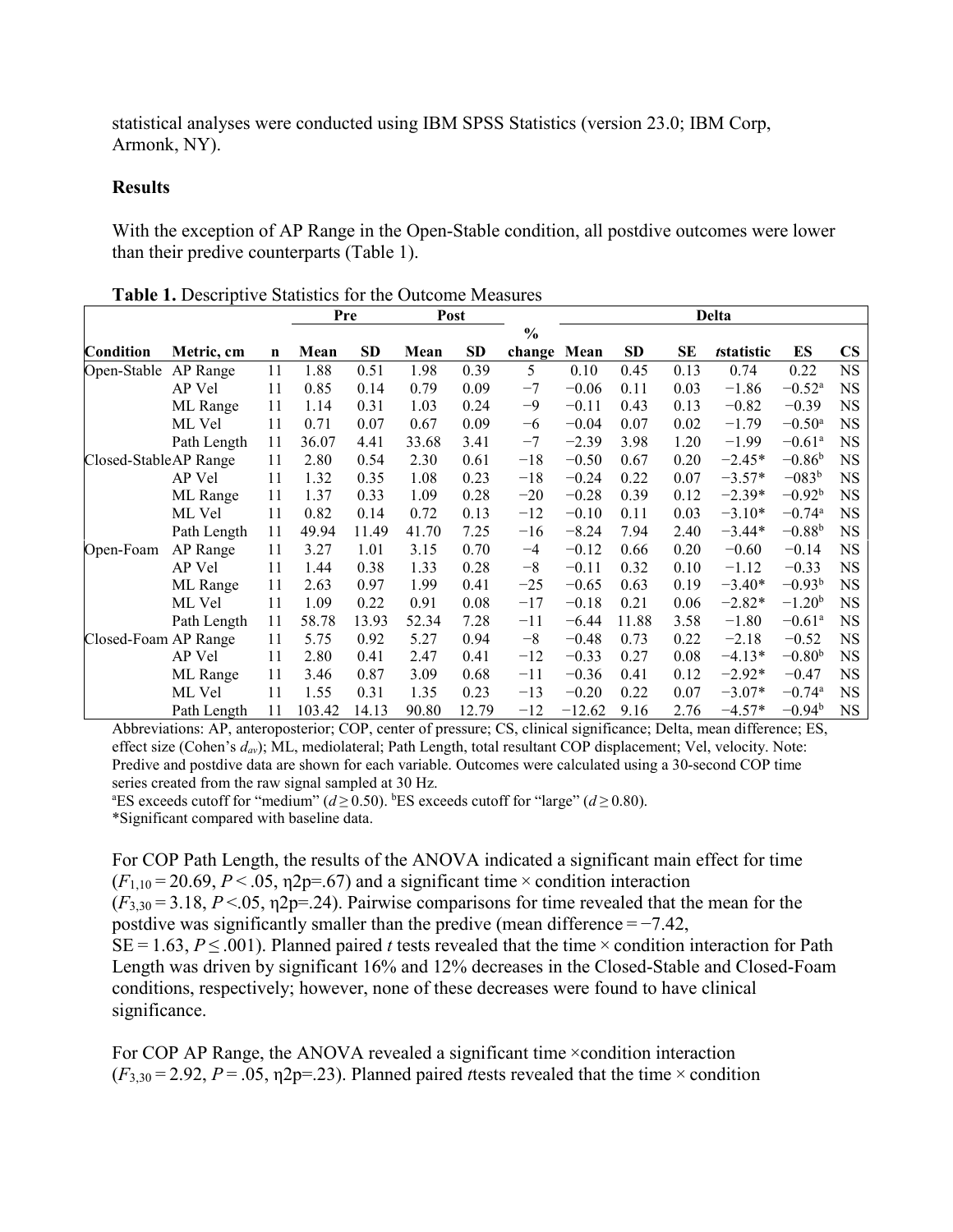interaction for AP Range was driven by significant 18% decrease for the Closed-Stable condition; however, this decrease was not found to have clinical significance.

For COP ML Range, the ANOVA revealed a significant main effect for time  $(F_{1,10} = 17.55, P \leq .05, \eta$ 2p=.64) and significant time  $\times$  condition interaction  $(F_{3,30} = 2.80, P \leq .05, \eta2p = .22)$ . Pairwise comparisons for time revealed that the mean for the postdive was significantly smaller than the mean for the predive (mean difference  $=$  -0.35, SE = 0.083, *P* ≤ .05). Planned paired *t* tests revealed that the time × condition interaction for COP ML Range was driven by significant 20%, 25%, and 11% decreases in the Closed-Stable, Open-Foam, and Closed-Foam conditions, respectively; however, none of these decreases were found to have clinical significance.

For COP AP velocity, the ANOVA revealed a significant main effect for time  $(F_{1,10} = 20.90, P \leq .05, \eta^2p = .68)$  and significant time × condition interaction  $(F_{3,30} = 2.96, P \leq .05, \eta^2p = .23)$ . Pairwise comparisons for time revealed that the mean for the postdive was significantly smaller than the mean for the predive (mean difference  $=$  -0.18, SE = 0.04, *P* ≤ .05). Planned paired *t* tests revealed that the time × condition interaction for COP AP velocity was driven by significant 18% and 12% decreases in the Closed-Stable and Closed-Foam conditions, respectively; however, none of these decreases were found to have clinical significance.

For COP ML velocity, the ANOVA revealed a significant main effect for time  $(F_{1,10} = 14.59, P \leq .05, \eta^2p = .59)$  and significant time × condition interaction  $(F_{3,30} = 3.42, P \leq .05, \eta^2p = .26)$ . Pairwise comparisons for time revealed that the mean for the postdive was significantly smaller than the mean for the postdive (mean difference  $=$  -0.14, SE = 0.03, *P* ≤ .05). Planned paired *t* tests revealed that the time × condition interaction for COP ML velocity was driven by significant 12%, 17%, and 13% decreases in the Closed-Stable, Open-Foam, and Closed-Foam conditions, respectively; however, none of these decreases were found to have clinical significance.

## **Discussion**

The purpose of this study was to examine the effects of long-duration exposure to underwater immersion on static terrestrial postural control in a sample of veteran divers. To our knowledge, no previous study has investigated the effects of a single thermoneutral long-duration water immersion on postural control. Our main finding was that postural sway is significantly decreased relative to baseline following a single thermoneutral long-duration water immersion. While effect sizes for postural control outcomes ranged from small to large, we were not able to conclude that any of the observed changes were clinically meaningful using conventional thresholds.

The observed changes in postural control were most apparent when normal sensory information was not fully available, that is, all conditions except Open-Stable (Figure 1). There were significant mean reductions of medium effect for postural sway, velocity, and Path Length of 17%, 13%, and 13% from predive to postdive sessions, for the Closed-Stable, Open-Foam and Closed-Foam conditions, respectively. We discuss these predive to postdive differences in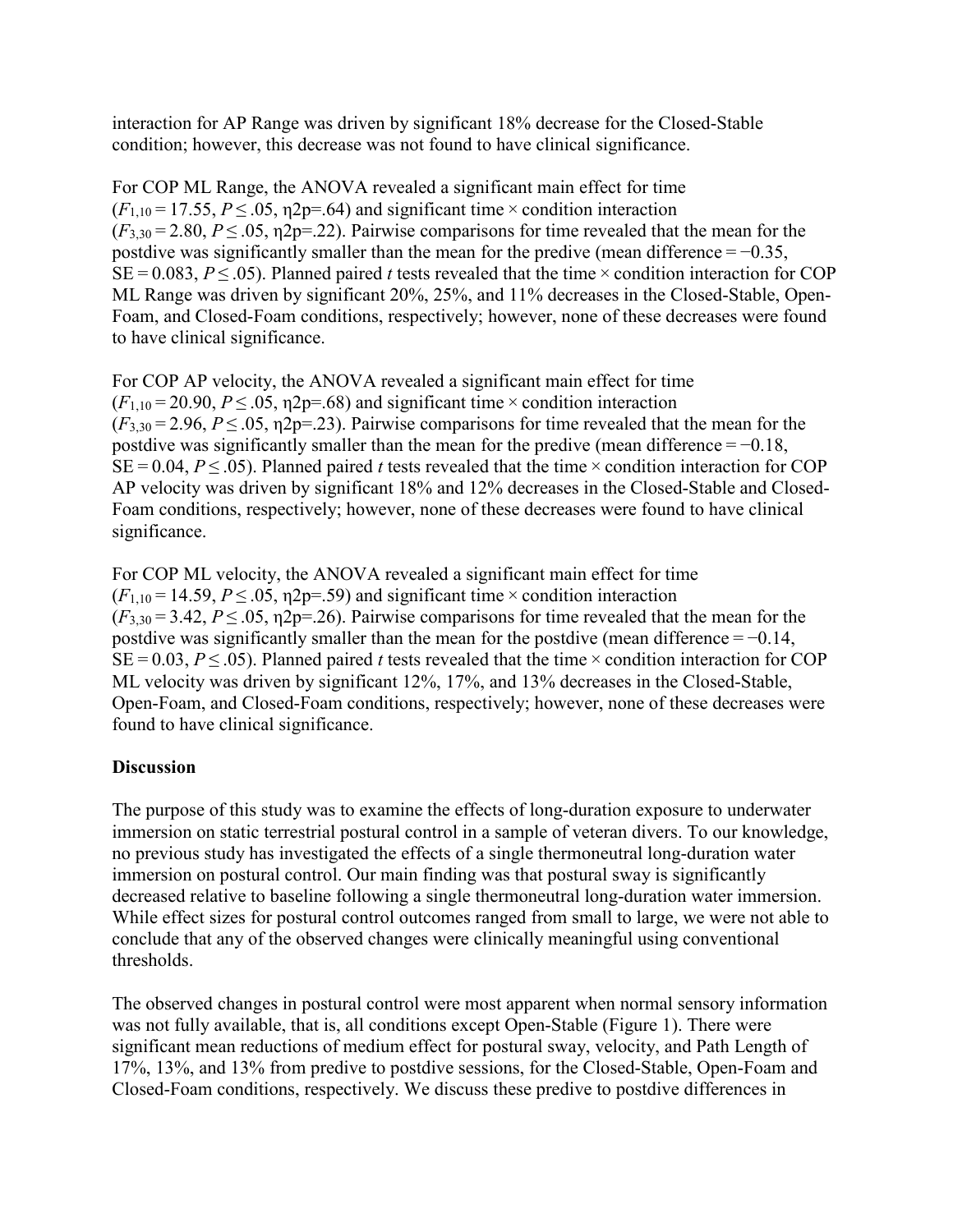postural control in the context of (1) adaptation to the aquatic environment and associated changes in body segment coordination (ie, balance strategy) and/or (2) a reweighting of sensory input (ie, sensory integration/fusion).



Mean (±SE) by time and condition

Figure 1. Predive and postdive means for each condition/outcome. Path Length indicates total resultant COP displacement; AP, anteroposterior; ML, mediolateral; Vel, velocity. **\***Significant compared with baseline data.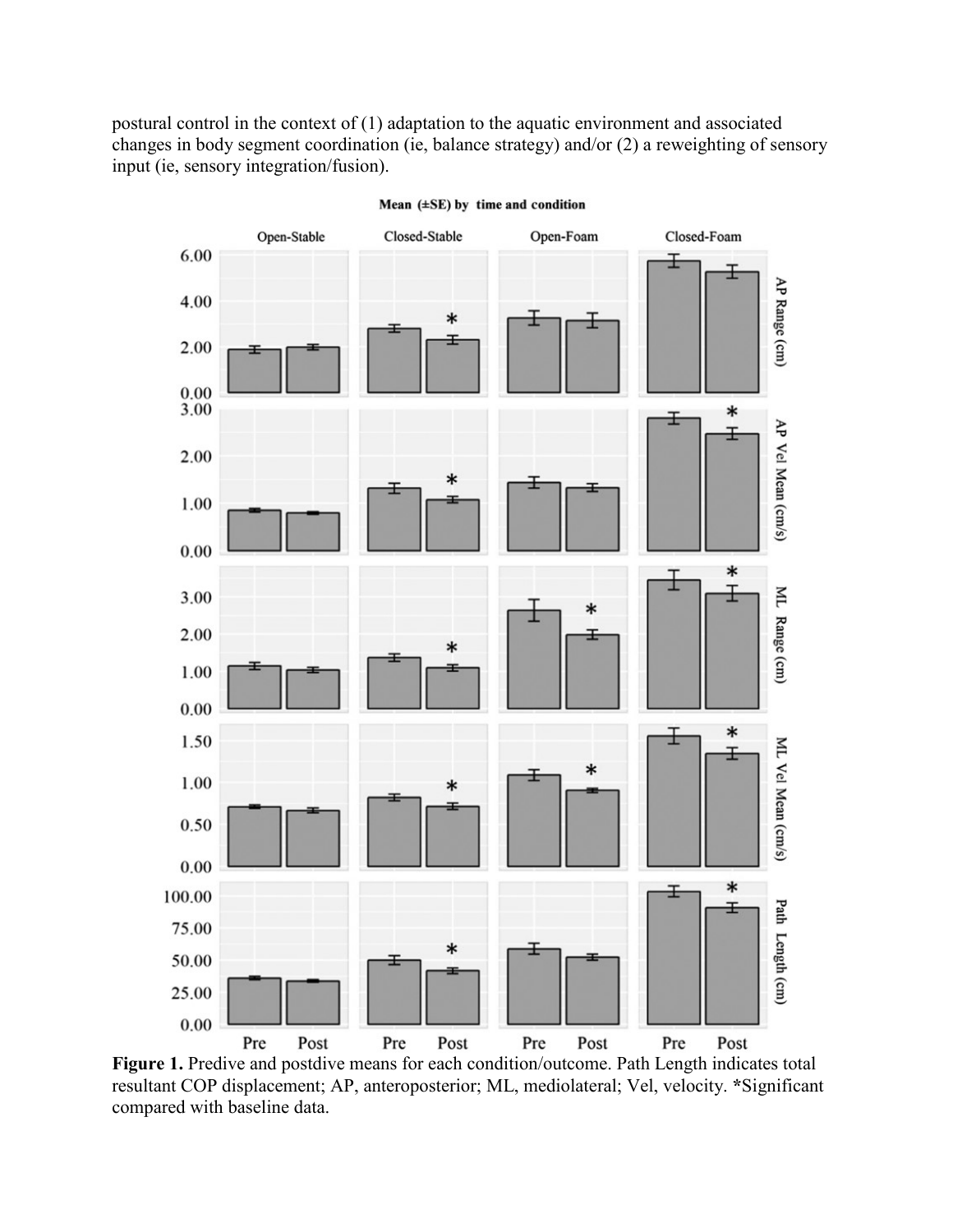

Figure 2. Two-dimensional COP traces for a representative subject. Predive COP (left) is shown alongside postdive COP (right) for each condition. AP indicates anteroposterior; COP, center of pressure; ML, mediolateral.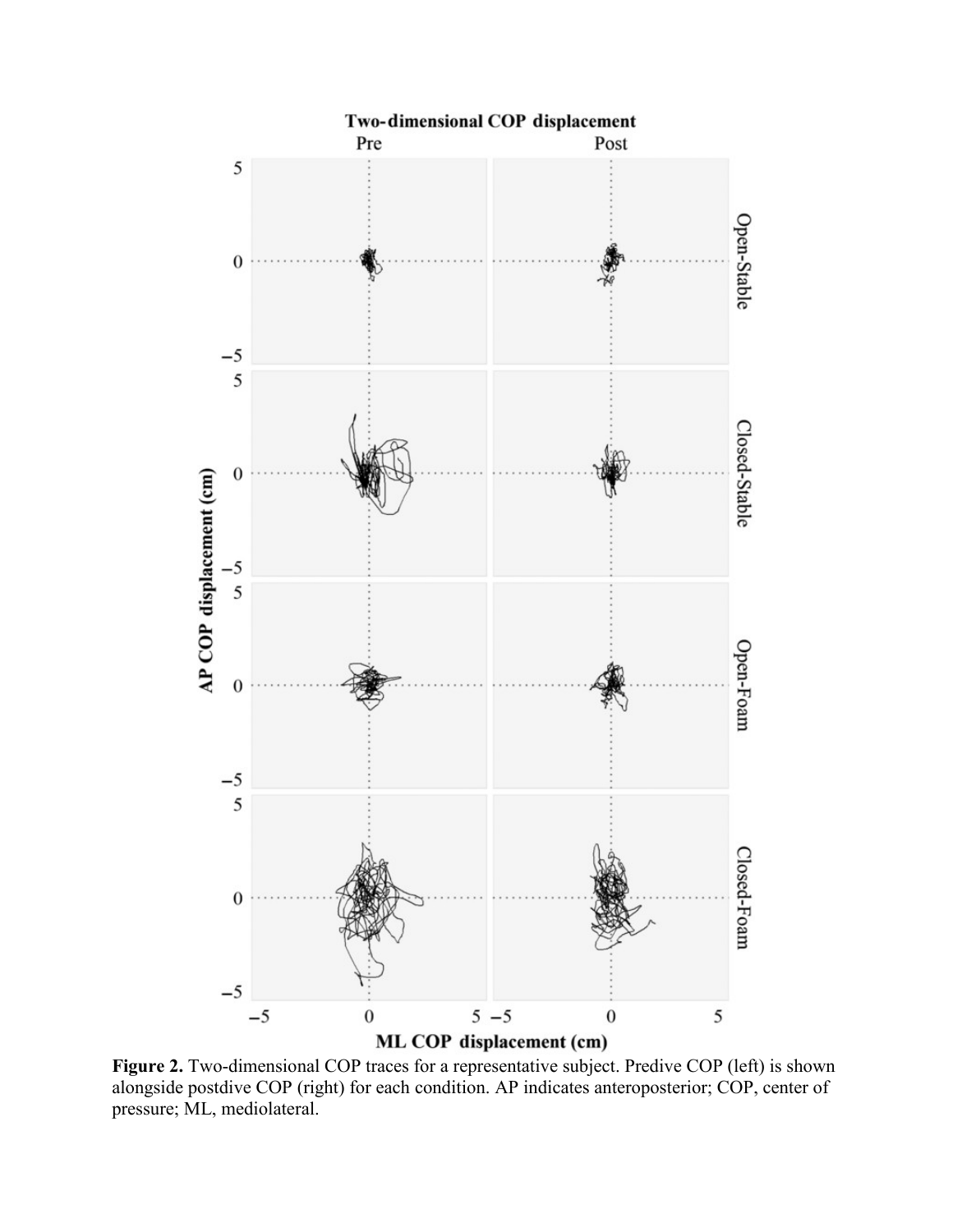It is possible that our experimental treatment had an influence on postural control strategy. Healthy individuals typically stabilize their center of mass using either a hip strategy or an ankle strategy.<sup>32</sup> The ankle strategy predominates during quiet standing and is characterized by a limited capacity for corrective torque.<sup>1,33</sup> In contrast, a hip strategy may be evoked where greater corrective torque is required, such as during conditions involving changes in support surface or sensory information.<sup>34</sup> The 2 strategies are not mutually exclusive, but rather describe a continuum of possible postural control strategies. $34,35$ 

Multiple mechanisms of change in balance strategy may be relevant when considering our results. Changes in hydrostatic pressure and buoyancy that occur during water immersion result in an underloading condition which effectively reduces the corrective torque required to maintain equilibrium.20,23 Ultimately, this may result in a shift toward an ankle strategy, which would be associated with greater AP Range of COP displacement<sup>36</sup> much like we observed (Figure 2). It is possible that this effect influenced AP COP Range for the unaltered sensory condition in our results. Although not significant, this was the only outcome in our study that increased in the postdive session and would be consistent with a shift toward an ankle strategy. Conversely, postdive AP COP Range means were lower in all other conditions (Closed-Stable *P* < .05). It is therefore possible that the combination of altered sensory conditions and the aquatic-to-terrestrial environmental transition encouraged ankle joint stiffening as might be expected during the perception of a postural threat.<sup>37,38</sup> Follow-up work including kinematic and additional kinetic measurements, particularly shear force, may be warranted to test these conjectures.

The observed differences in postdive postural control may stem from changes in how sensory input from the visual, vestibular, and proprioceptive systems are integrated and/or weighted. It has been suggested that the central nervous system can selectively and dynamically reweight different sensory modalities by: (1) decreasing its weight when sensory information from one or more sensory systems is unavailable or becomes unreliable and/or (2) increasing its weight on sensory inputs that provide accurate and reliable information.<sup>3,39,40</sup> Previous research has reported that water immersion affects cortical processing of somatosensory information.<sup>41</sup> It has also been reported that proprioceptive input is degraded during underloading conditions due to reductions in Golgi tendon organs, muscle spindles, visceral masses, and tactile and load receptors solicitation<sup>42,43</sup> and that input from the vestibular and visual systems is upweighted to compensate.<sup>44</sup> These compensatory changes are likely separate from, and complementary to, the aforementioned vestibular sensitization that results more directly from water's effect in blunt acceleration.<sup>16</sup> With the decreases in postural sway being most apparent in the no-vision conditions (Closed-Stable and Closed-Foam), it is feasible that vestibular input was upweighted to compensate for the degradation of somatosensory, proprioceptive, and visual input that occurs during water immersion.

This study was not without limitations. First, the present findings are specific to postural control and should be considered with respect to the timeframes used in this study. Additionally, diving is associated with a number of other physiological changes which may affect postural control. These include changes related to learning effects, fatigue, dehydration, blood chemistry, body temperature, barometric pressure, and gas mixture. Each of these potential confounds was controlled for to the extent possible at the NEDU test facility. Specifically, excessive learning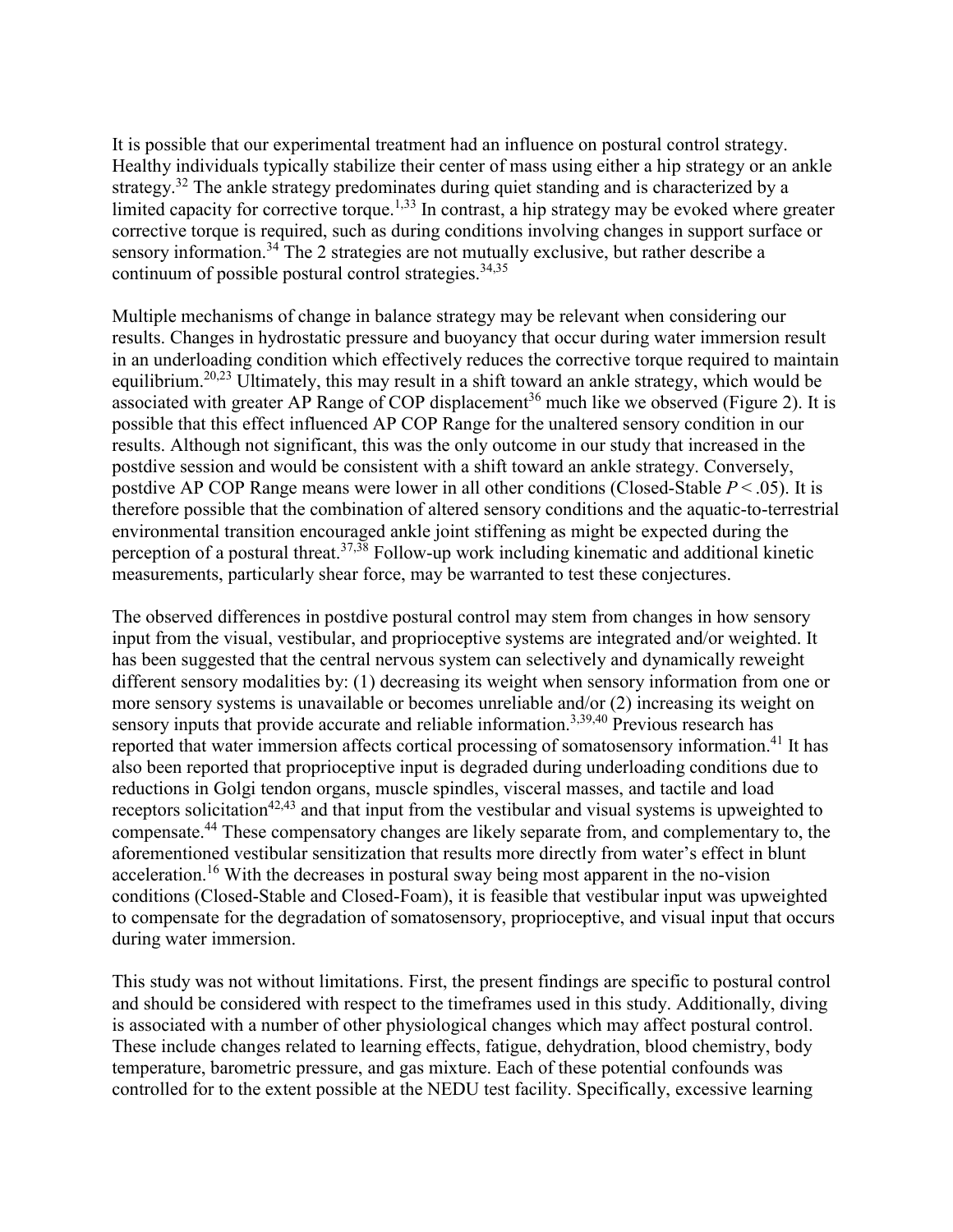(and/or practice) effects were prevented by comparing baseline data to postdive data sampled after the first dive only. Divers breathed ambient air while fatigue and dehydration were minimized through passive bottom time—including positive pressure ventilation—and standardized nutrition/hydration. Body temperature was regulated through temperature control of the test pool. Finally, while it is impossible to rule out the influence of blood chemistry or barometric pressure changes, a maximum depth within no-decompression limits (4.57 m, approximately 15 ft) minimizes these effects. These controls therefore increase the likelihood that the observed changes in balance outcomes were related to changes in the availability of sensory information.

In conclusion, we examined terrestrial quiet-standing postural control outcomes in veteran divers before and after long-duration water immersion in 4 conditions: (1) Open-Stable, (2) Open-Foam, (3) Closed-Stable, and (4) Closed-Foam. With the exception of the Open-Stable condition, postural sway motion was decreased after water immersion. We interpret these observations as being consistent with an acute sensory reweighting response and concomitant overregulation of postural control via the ankle strategy. Specifically, postdive postural control suggested upweighting of vestibular information accompanied by downweighting of somatosensory, proprioceptive, and visual inputs.

## **Acknowledgments**

The views expressed in this article are those of the authors and do not necessarily reflect the official policy or position of the Department of the Navy, Department of Defense, nor the US Government. Funding for data collection and initial analysis was provided by the NAVSEA Deep Submergence Biomedical Development Program (N0002413WX02579) and Office of Naval Research (N0001409WX20220) awarded to J.P.F. Funding for further analysis and manuscript preparation was provided by the US Navy (W91CRB-11-D-0001; subcontract P010202825) to C.K.R., a military service member (or employee of the US Government). LCDR F.J.H. is a military service member. This was prepared as part of his official duties. Title 17 U.S.C. §105 provides that "Copyright protection under this title is not available for any work of the United States Government." Title 17 U.S.C. §101 defines a US Government work as a work prepared by a military service member or employee of the US Government as part of that person's official duties.

## **References**

1. Nashner LM. Practical biomechanics and physiology of balance. In: Jacobson GP, Shepard NT, eds. *Balance Function Assessment and Management*; San Diego, CA: Plural Publishing Inc. 2014:431.

2. Reason JT. Motion sickness adaptation: a neural mismatch model. *J R Soc Med*. 1978;71(11):819–829. PubMed ID: 731645 doi:10.1177/014107687807101109

3. Nashner LM. Adaptation of human movement to altered environments. *Trends Neurosci*. 1982;5(10):358–361. doi:10.1016/0166-2236(82)90204-1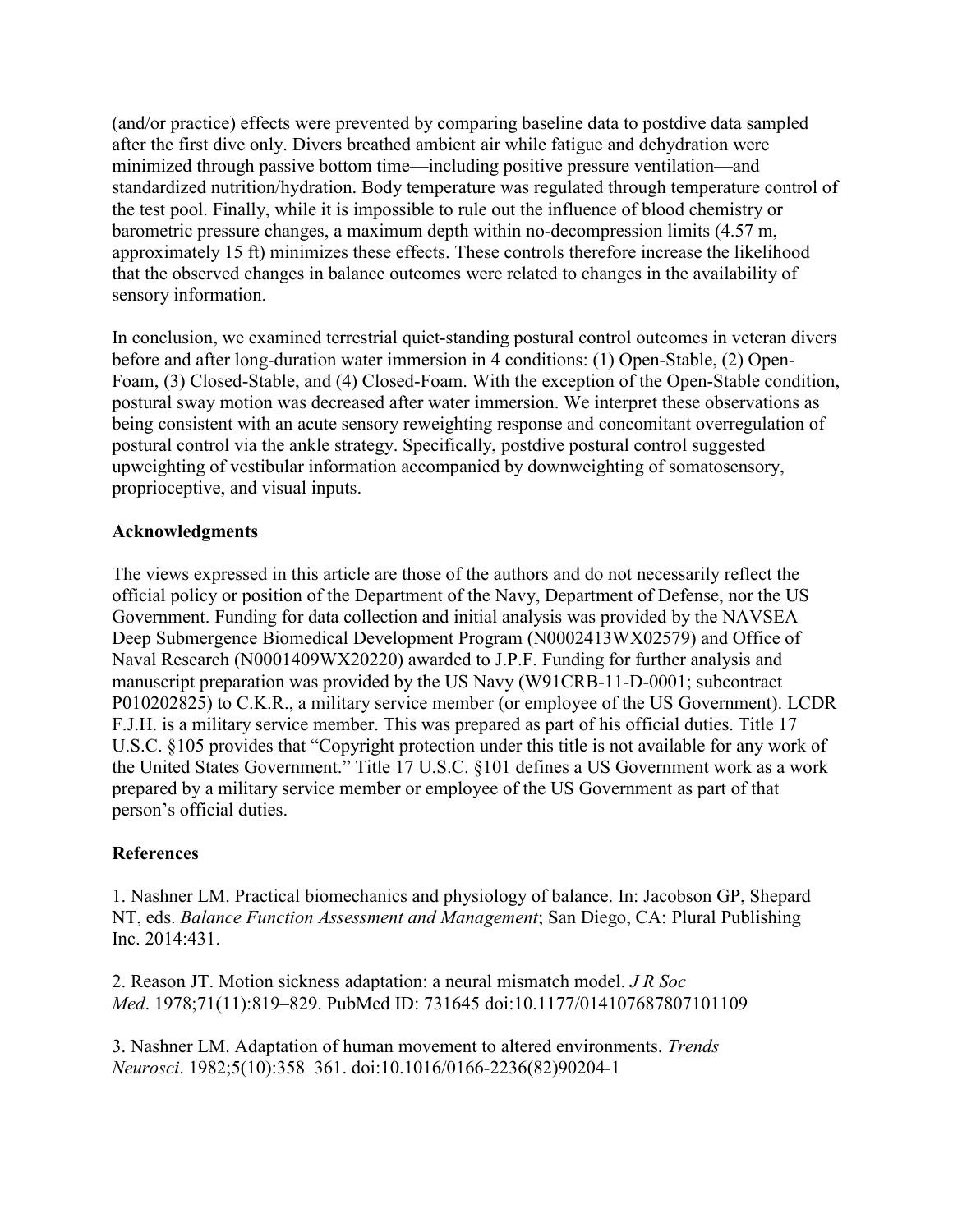4. Black FO, Paloski WH, Doxey-Gasway DD, Reschke MF. Vestibular plasticity following orbital spaceflight: recovery from postflight postural instability. *Acta Otolaryngol Suppl*. 1995;520(pt 2):450–454. doi:10.3109/00016489509125296

5. Jarchow T, Mast FW. The effect of water immersion on postural and visual orientation. *Aviat Space Environ Med*. 1999;70(9):879–886. PubMed ID: 10503753

6. Dalecki M, Bock O. Changed joint position sense and muscle activity in simulated weightlessness by water immersion. *Aviat Space Environ Med*. 2013;84(2):110–115. PubMed ID: 23447848 doi:10.3357/ASEM.3394.2013

7. Florian JP, Simmons EE, Chon KH, Faes L, Shykoff BE. Cardiovascular and autonomic responses to physiological stressors before and after six hours of water immersion. *J Appl Physiol*. 2013;115(9):1275–1289. doi:10.1152/japplphysiol.00466.2013

8. Bennet P, Elliot D. *The Physiology and Medicine of Diving*. 4th ed. London, England: W.B. Saunders; 1993.

9. Dalecki M, Bock O. Isometric force exaggeration in simulated weightlessness by water immersion: role of visual feedback. *Aviat Space Environ Med*. 2014;85(6):605–611. PubMed ID: 24919380 doi:10.3357/ASEM.3880.2014

10. Dalecki M, Drager T, Mierau A, Bock O. Production of finely graded forces in humans: effects of simulated weightlessness by water immersion. *Exp Brain Res*. 2012;218(1):41–47. PubMed ID: 22237940 doi:10.1007/s00221-012-2999-6

11. Seynnes O, Hue OA, Garrandes F, et al. Force steadiness in the lower extremities as an independent predictor of functional performance in older women. *J Aging Phys Act*. 2005;13(4):395–408. PubMed ID: 16301752 doi:10.1123/japa.13.4.395

12. Stelmach GE, Worringham CJ. Sensorimotor deficits related to postural stability. Implications for falling in the elderly. *Clin Geriatr Med*. 1985;1(3):679–694. PubMed ID: 3913516

13. Land MF. Vision in air and water. In: Dejours P, Bolis L, Taylor CR, Weibel E, Reds. *Comparative Physiology: Life in Water and on Land*: Padova, Italy: IX-Liviana Press; 1987:289–302.

14. BarnardEE. Visual problems under water. *Proc R Soc Med*. 1961;54:755–756. PubMed ID: 13865074

15. BrownJL. Orientation to the vertical during water immersion. *DTIC Doc*. 1961;32:209–217.

16. Lavon H, Tal D, Kaminski-Graif G, Hershkovitz D, Shupak A. Vestibular evoked myogenic potentials and saccular plasticity in divers. *Aviat Space Environ Med*. 2010;81(2):103–106. PubMed ID: 20131649 doi:10.3357/ASEM.2672.2010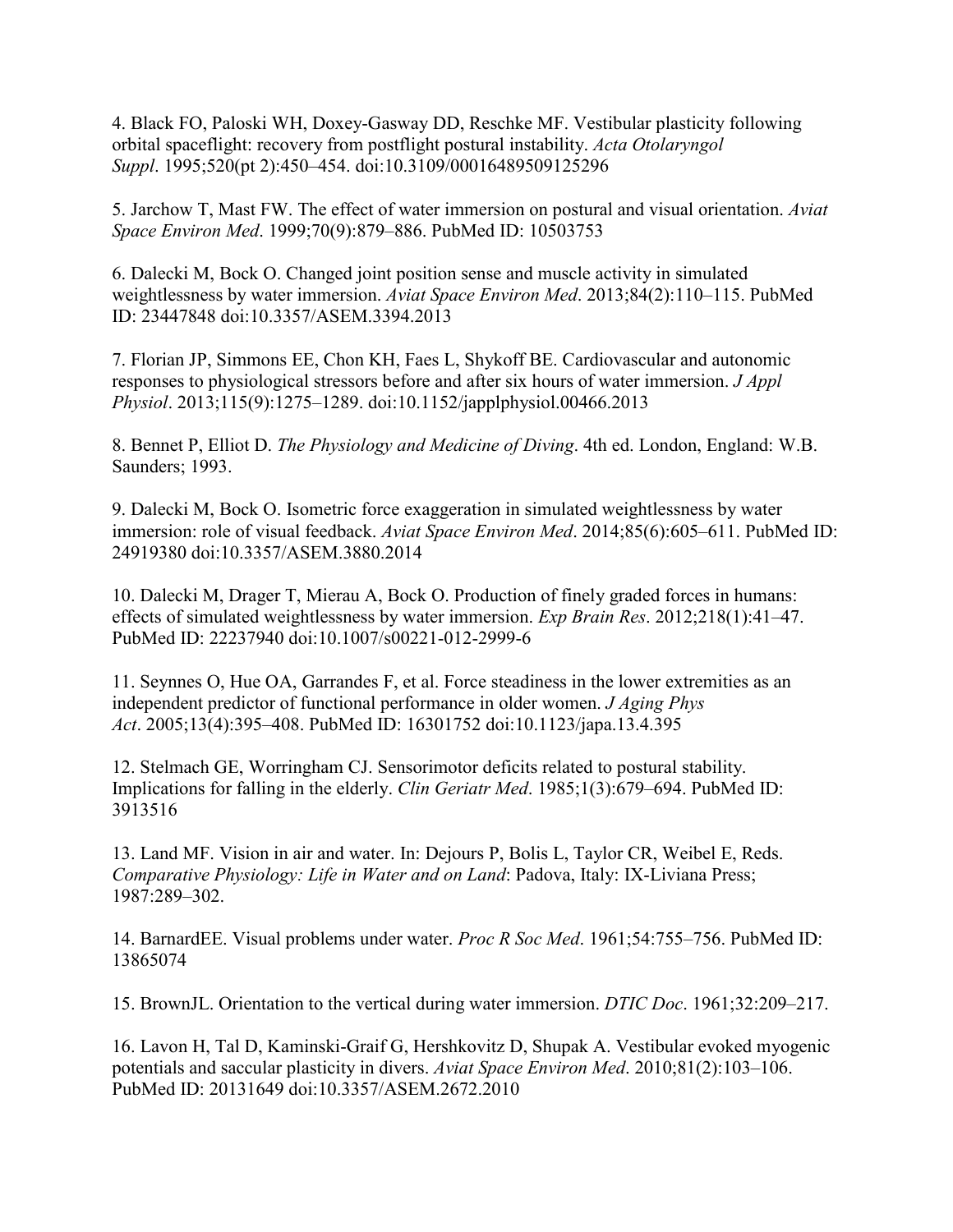17. Paillard T, Noe F. Techniques and methods for testing the postural function in healthy and pathological subjects. *Biomed Res Int*. 2015;2015:891390. PubMed ID: 26640800

18. Kollegger H, Baumgartner C, Wöber C, Oder W, Deecke L. Spontaneous body sway as a function of sex, age, and vision: posturographic study in 30 healthy adults. *Eur Neurol*. 1992;32(5):253–259. PubMed ID: 1521545 doi:10.1159/000116836

19. Massion J. Postural control system. *Curr Opin Neurobiol*. 1994;4(6):877–887. PubMed ID: 7888772 doi:10.1016/0959-4388(94)90137-6

20. Massion J, Fabre JC, Mouchnino L, Obadia A. Body orientation and regulation of the center of gravity during movement under water. *J Vestib Res*. 1995;5(3):211–221. PubMed ID: 7627380 doi:10.1016/0957-4271(94)00031-V

21. Bressel E, Louder TJ, Dolny DG. Age-related changes in postural sway are not consistent between land and aquatic environments. *J Geriatr Phys Ther*. 2017;40(3):113–120. doi:10.1519/JPT.0000000000000081

22. Schaefer SY, Louder TJ, Foster S, Bressel E. Effect of water immersion on dual-task performance: implications for aquatic therapy. *Physiother Res Int*. 2016;21(3):147–154. PubMed ID: 25891889 doi:10.1002/pri.1628

23. Marinho-Buzelli AR, Rouhani H, Masani K, Verrier MC, Popovic MR. The influence of the aquatic environment on the control of postural sway. *Gait Posture*. 2017;51:70–76. PubMed ID: 27710837 doi:10.1016/j.gaitpost.2016.09.009

24. Suomi R, Koceja DM. Postural sway characteristics in women with lower extremity arthritis before and after an aquatic exercise intervention. *Arch Phys Med Rehabil*. 2000;81(6):780–785. PubMed ID: 10857524 doi:10.1016/S0003-9993(00)90111-4

25. de Oliveira MR, da Silva RA, Dascal JB, Teixeira DC. Effect of different types of exercise on postural balance in elderly women: a randomized controlled trial. *Arch Gerontol Geriatr*. 2014;59(3):506–514. PubMed ID: 25239512 doi:10.1016/j.archger.2014.08.009

26. Florian JP, Chon KH, Faes L, Shykoff BE. Breathing 100% oxygen during water immersion improves postimmersion cardiovascular responses to orthostatic stress. *Physiol Rep*. 2016;4(23):13031. PubMed ID: 28604343 doi:10.14814/phy2.13031

27. Shumway-Cook A, Horak FB. Assessing the influence of sensory interaction of balance. Suggestion from the field. *Phys Ther*. 1986;66(10):1548–1550. PubMed ID: 3763708 doi:10.1093/ptj/66.10.1548

28. Ferguson CJ. An effect size primer: a guide for clinicians and researchers. *Prof Psychol Res Pr*. 2009;40(5):532–538. doi:10.1037/a0015808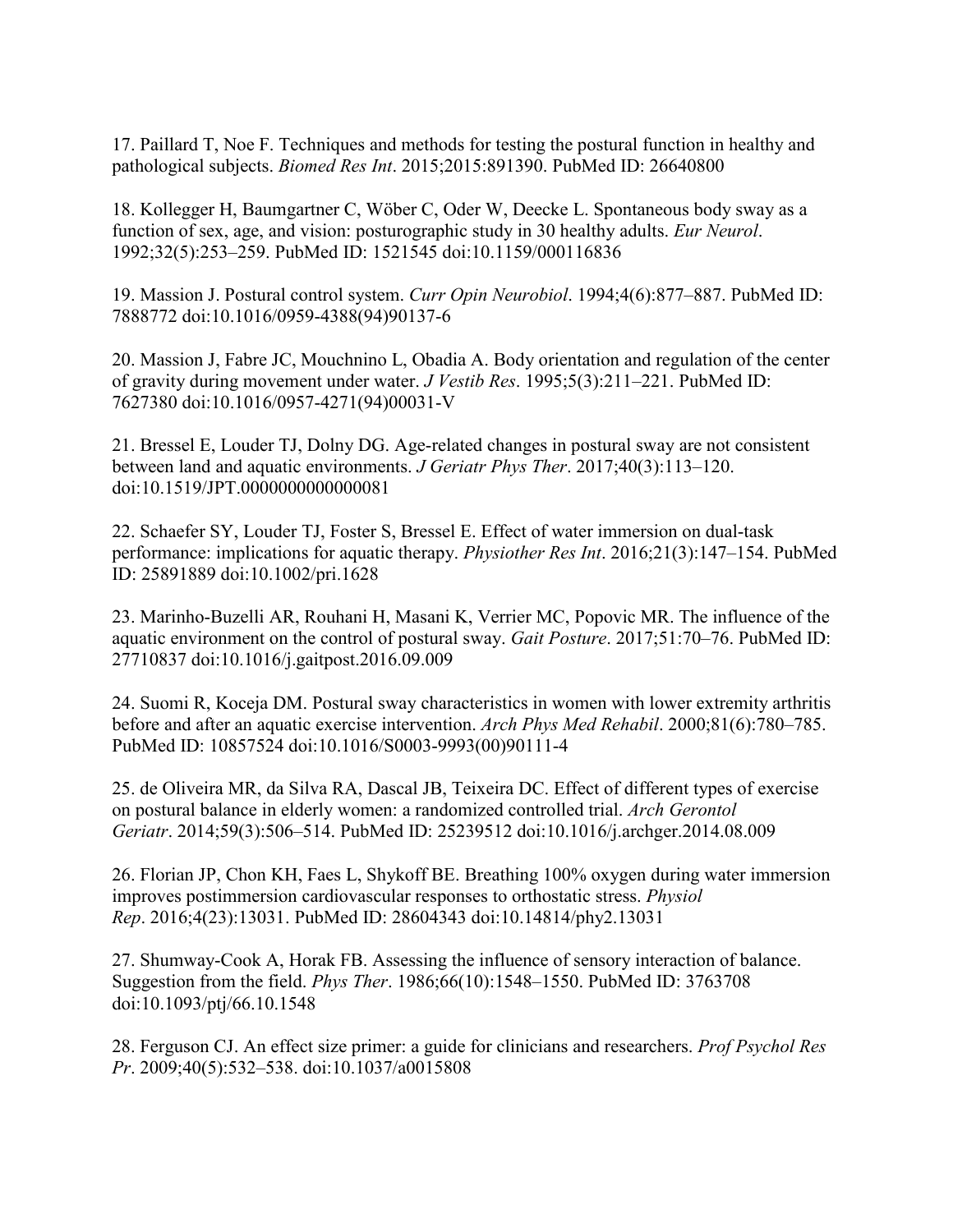29. Wise EA. Methods for analyzing psychotherapy outcomes: a review of clinical significance, reliable change, and recommendations for future directions. *J Pers Assess*. 2004;82(1):50–59. PubMed ID: 14979834 doi:10.1207/s15327752jpa8201\_10

30. Nietzel MT, Russell RL, Hemmings KA, Gretter ML. Clinical significance of psychotherapy for unipolar depression: a meta-analytic approach to social comparison. *J Consult Clin Psychol*. 1987;55(2):156–161. PubMed ID: 3571668 doi:10.1037/0022-006X.55.2.156

31. Hopkins WG, Marshall SW, Batterham AM, Hanin J. Progressive statistics for studies in sports medicine and exercise science. *Med Sci Sports Exerc*. 2009;41(1):3–13. PubMed ID: 19092709 doi:10.1249/MSS.0b013e31818cb278

32. Kuo AD, Zajac FE. Human standing posture: multi-joint movement strategies based on biomechanical constraints. *Prog Brain Res*. 1993;97:349–358. PubMed ID: 8234760

33. Gatev P, Thomas S, Kepple T, Hallett M. Feedforward ankle strategy of balance during quiet stance in adults. *J Physiol*. 1999;514(pt 3):915–928. doi:10.1111/j.1469-7793.1999.915ad.x

34. Horak FB, Nashner LM. Central programming of postural movements: adaptation to altered support-surface configurations. *J Neurophysiol*. 1986;55(6):1369–1381. PubMed ID: 3734861 doi:10.1152/jn.1986.55.6.1369

35. Jilk DJ, Safavynia SA, Ting LH. Contribution of vision to postural behaviors during continuous support-surface translations. *Exp Brain Res*. 2014;232(1):169–180. doi:10.1007/s00221-013-3729-4

36. Louder TJ, Bressel E, Baldwin M, Dolny DG, Gordin R, Miller A. Effect of aquatic immersion on static balance. *Int J Aquat Res Educ*. 2014;8(1):6.

37. Cleworth TW, Carpenter MG. Postural threat influences conscious perception of postural sway. *Neurosci Lett*. 2016;620:127–131. PubMed ID: 27016388 doi:10.1016/j.neulet.2016.03.032

38. Richer N, Saunders D, Polskaia N, Lajoie Y. The effects of attentional focus and cognitive tasks on postural sway may be the result of automaticity. *Gait Posture*. 2017;54:45–49. PubMed ID: 28259038 doi:10.1016/j.gaitpost.2017.02.022

39. Peterka RJ. Sensorimotor integration in human postural control. *J Neurophysiol*. 2002;88(3):1097–1118. PubMed ID: 12205132 doi:10.1152/jn.2002.88.3.1097

40. Peterka RJ, Loughlin, PJ. Dynamic regulation of sensorimotor integration in human postural control. *J Neurophysiol*. 2004;91(1):410–423. PubMed ID: 13679407 doi:10.1152/jn.00516.2003

41. Sato D, Yamashiro K, Onishi H, Shimoyama Y, Yoshida T, Maruyama A. The effect of water immersion on short-latency somatosensory evoked potentials in human. *BMC Neurosci*. 2012;13:13. PubMed ID: 22272934 doi:10.1186/1471-2202-13-13